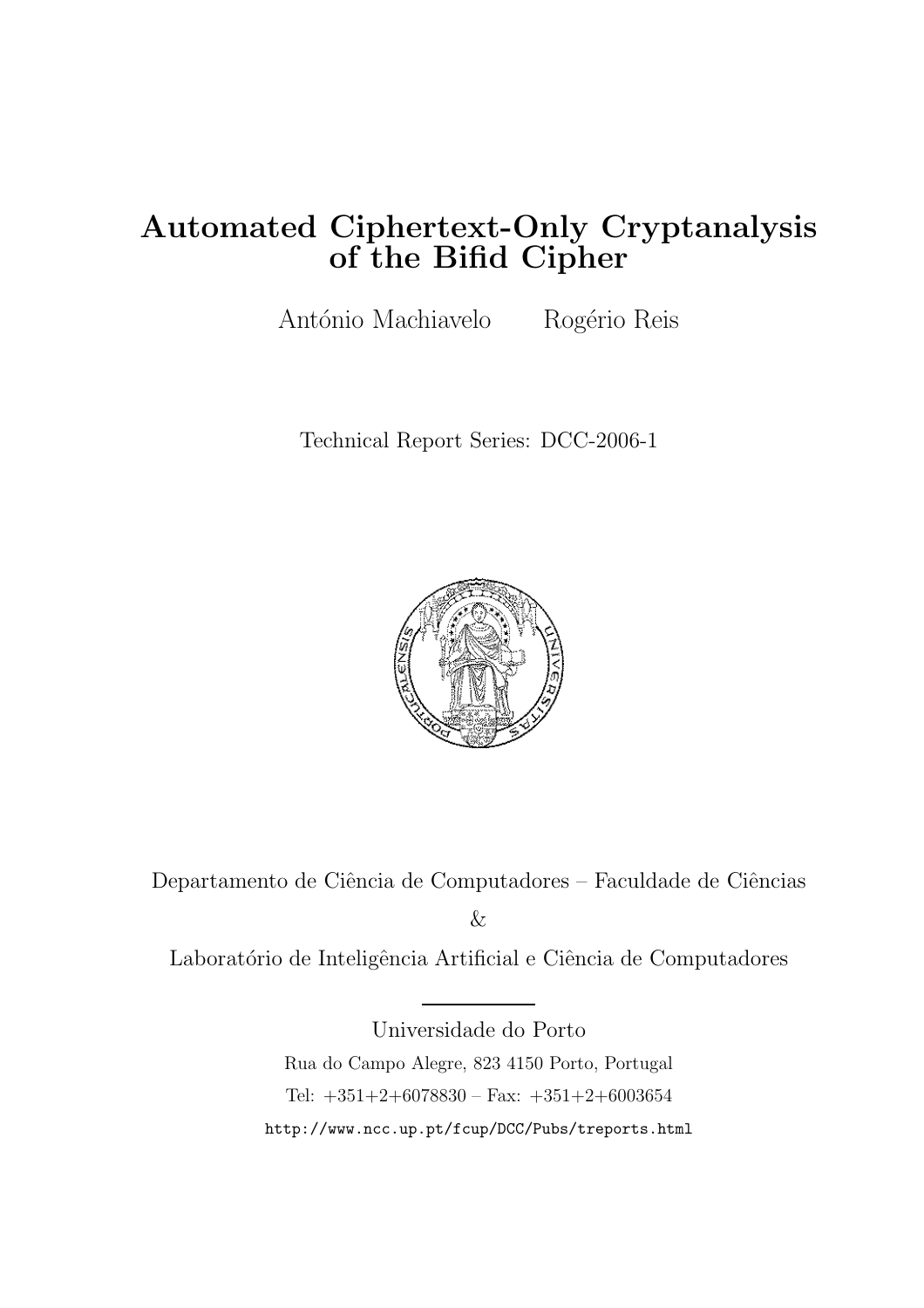# Automated Ciphertext-Only Cryptanalysis of the Bifid Cipher

António Machiavelo ajmachia@fc.up.pt Centro de Matemática da Universidade do Porto

> Rogério Reis rvr@ncc.up.pt DCC&LIACC Universidade do Porto

> > February, 2006

#### Abstract

In this paper we describe a fully automated ciphertext-only cryptanalysis attack on the Bifid cipher, for which the original text language is known. We have implemented this attack using Python. We use an easily computable statistical function to find the period of the cipher, and then the key-table is generated in a fairly efficient way. The process is directed in such a way that strongly narrows the search space of possible solutions. This results in a feasible attack to a Bifid cryptogram, provided that its length is enough for accurate statistical analysis.

# 1 Introduction

The Bifid cipher [Ame05, Kah67] was invented by Félix-Marie Delastelle (1840-1902) and although was never used in any "serious" application, it became one of the most popular ciphers among "amateur" cryptologists.

The key consists of a square table, henceforth called key-table, composed by the characters of the alphabet, normally a  $5 \times 5$  square with characters i and j identified, also called a Polyabus key, and a small integer  $\ell$ , the block size or period, normally greater than 6. Take for instance  $\ell = 7$  and the following key-table

|                |   |   | 2 | 3 |   |
|----------------|---|---|---|---|---|
| 0              | u | d | v | g | r |
| 1              | a | t | р | z | a |
| $\overline{2}$ | h | b | W | f | e |
| 3              | X | C | i | k | о |
|                | n |   | s |   | m |

The text is divided in blocks of size  $\ell$ , padded if necessary with some nulls at the end, and the coordinates of each letter are then written underneath it. Taking, for example, the text

"Err and err and err again but less and less and less" ,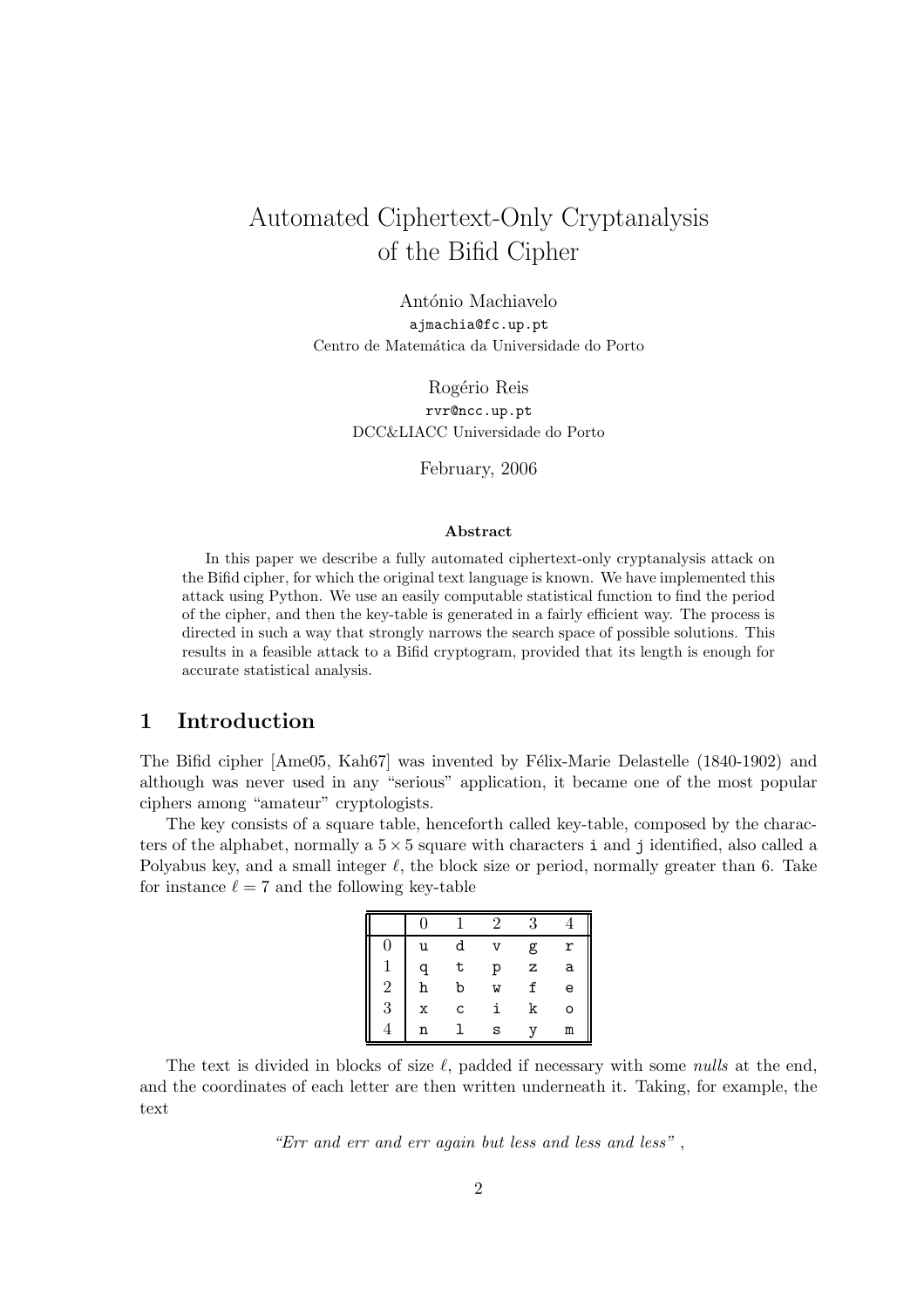one would obtain

errande rrander ragainb utlessa ndlessa ndlessx 2001402 0014020 0101342 0142441 4142441 4042443 4444014 4440144 4434201 0114224 0114224 0114220.

The ciphertext is now obtained recoding each block, using the same table, by reading pairs of coordinates horizontally, from left to the right as the following scheme suggests:

# $-2001402$ 4444014✲

In our example the resulting cryptogram would be:

#### hdnemna uavrmdm ddoeysd dsmqtse lsmqtse nsmxtlh.

The parity of the period affects some aspects of the cipher, and in fact most authors [Ame05, Gai39] tend to recognize in the ciphers with an odd period an additional cryptographic strength, although some others present arguments against that [Bow60].

In general, let  $\Sigma$  be the alphabet used, with  $|\Sigma| = n^2$ , for some  $n \in \mathbb{N}$ . Let the key of a specific Bifid cipher be:

|         |                  |                  | $n -$              |
|---------|------------------|------------------|--------------------|
|         | $\sigma_{0,0}$   | $\sigma_{0,1}$   | $\sigma_{0,n-1}$   |
|         | $\sigma_{1,0}$   | $\sigma_{1,1}$   | $\sigma_{1,n-1}$   |
|         |                  |                  |                    |
| $\it n$ | $\sigma_{n-1,0}$ | $\sigma_{n-1,1}$ | $\sigma_{n-1,n-1}$ |

When the block size is odd, encryption is done according to the following scheme,

|  |  | $\sigma_0$ $\sigma_1$ $\sigma_2$ $\cdots$ $\sigma_{\ell-3}$ $\sigma_{\ell-2}$ $\sigma_{\ell-1}$ |  |  |  | $\tau_0$ $\tau_1$ $\cdots$ $\tau_{\frac{\ell-3}{2}}$ $\tau_{\frac{\ell-1}{2}}$ $\tau_{\frac{\ell+1}{2}}$ $\cdots$ $\tau_{\ell-1}$                                                                          |  |  |
|--|--|-------------------------------------------------------------------------------------------------|--|--|--|------------------------------------------------------------------------------------------------------------------------------------------------------------------------------------------------------------|--|--|
|  |  | $x_0   x_1   x_2   \cdots   x_{\ell-3}   x_{\ell-2}   x_{\ell-1}$                               |  |  |  | $\begin{array}{ c c c c c c c c } \hline x_0 & x_2 & \cdots & x_{\ell-3} & x_{\ell-1} & y_1 & \cdots & y_{\ell-2} \\ \hline x_1 & x_3 & \cdots & x_{\ell-2} & y_0 & y_2 & \cdots & y_{\ell-1} \end{array}$ |  |  |
|  |  | $y_0 \mid y_1 \mid y_2 \mid \cdots \mid y_{\ell-3} \mid y_{\ell-2} \mid y_{\ell-1}$             |  |  |  |                                                                                                                                                                                                            |  |  |

while for a even block size,

|  |  | $\sigma_0$ $\sigma_1$ $\sigma_2$ $\cdots$ $\sigma_{\ell-3}$ $\sigma_{\ell-2}$ $\sigma_{\ell-1}$ |  |  |  | $\tau_0$ $\tau_1$ $\cdots$ $\tau_{\frac{\ell-2}{2}}$ $\tau_{\frac{\ell}{2}}$ $\tau_{\frac{\ell+2}{2}}$ $\cdots$ $\tau_{\ell-1}$ |  |  |
|--|--|-------------------------------------------------------------------------------------------------|--|--|--|---------------------------------------------------------------------------------------------------------------------------------|--|--|
|  |  | $x_0   x_1   x_2   \cdots   x_{\ell-3}   x_{\ell-2}   x_{\ell-1}$                               |  |  |  | $x_0 \mid x_2 \mid \cdots \mid x_{\ell-2} \mid y_0 \mid y_2 \mid \cdots \mid y_{\ell-2}$                                        |  |  |
|  |  | $y_0 \mid y_1 \mid y_2 \mid \cdots \mid y_{\ell-3} \mid y_{\ell-2} \mid y_{\ell-1}$             |  |  |  | $x_1 \mid x_3 \mid \cdots \mid x_{\ell-1} \mid y_1 \mid y_3 \mid \cdots \mid y_{\ell-1}$                                        |  |  |

For a fixed period, the number of different Bifid ciphers is actually smaller than the number of distinct key-tables, because if one applies the very same permutation two both rows and columns, the resulting key-table will yield the same cipher. That this comprehends all possible Bifid ciphers, follows from the fact that in order to get the same cipher using a table in which two rows were swapped, an additional swap of columns with identical indexes must also be performed, because all the diagonal elements must be preserved. This is made obvious by the observation that for a block made by repeating a single character, its image in the cryptogram will result in itself if and only if that character is in the diagonal of the key-table. This shows that, although the number of different tables is  $n^2$ !, the number of corresponding Bifid ciphers is only  $\frac{n^2!}{n!}$  $rac{i^2!}{n!}$ .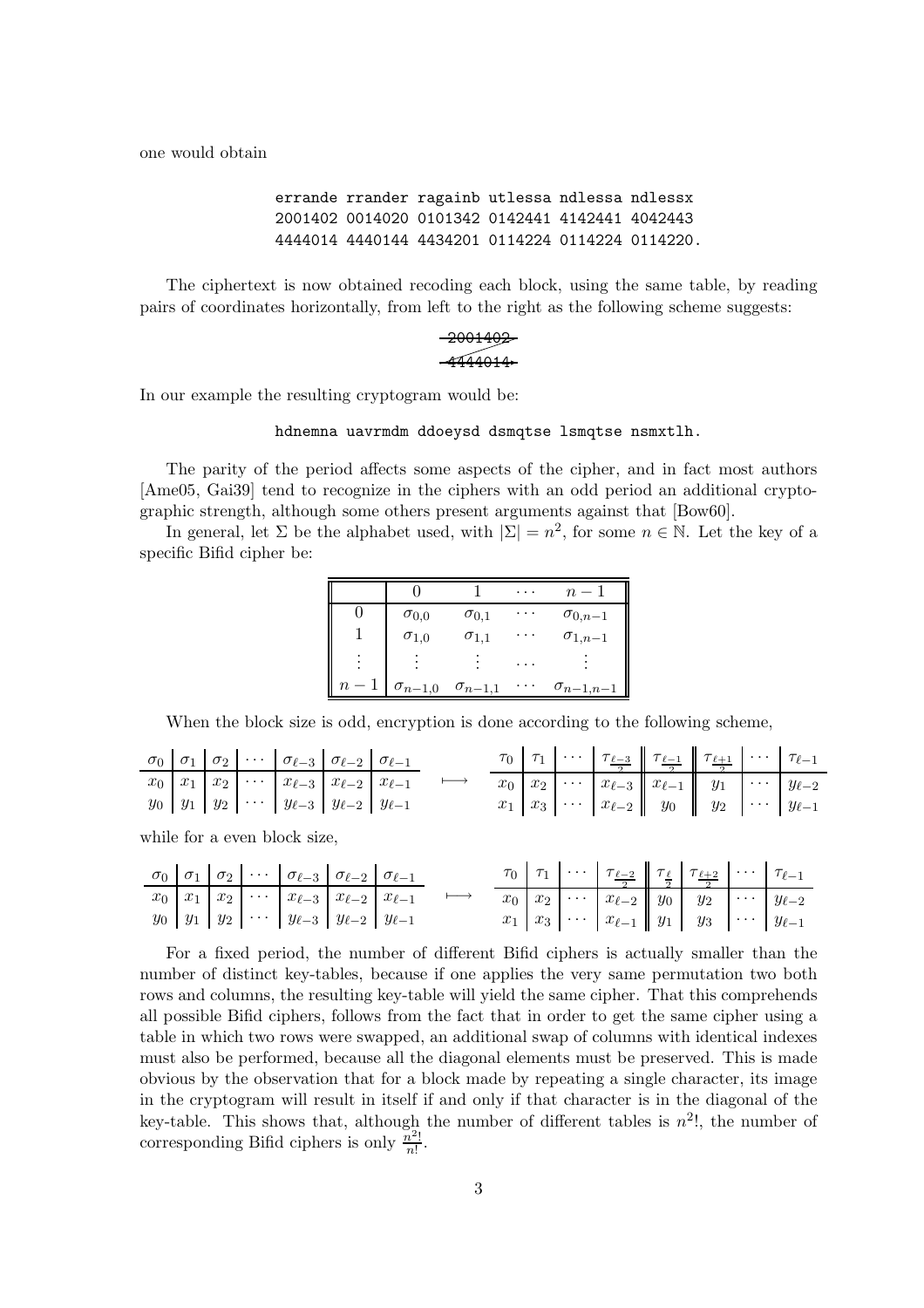## 2 How to get the period

In this section we will see that the block size,  $\ell$ , can easily be determined by computing the frequency of pairs of equal letters at a given distance  $d$ , *i.e.* the number of occurrences of the pattern  $\alpha \Sigma^{d-1} \alpha$ , for all  $\alpha$ , and graphing the results as a function of d. The shape obtained will approximately be a sinusoid, with the "right" period. That this is so, will now be shown in detail for the case in which the period is odd. A similar argument applies to the even case.

### 2.1 Distribution of frequencies of homogeneous non-connected digraphs

For  $\alpha \in \Sigma$ , let  $row(\alpha)$  and  $col(\alpha)$  denote the row and column, respectively, of the key-table to which  $\alpha$  belongs to. Let  $p(\alpha)$  represent the probability of an occurrence of  $\alpha$  in the text, and  $p(\alpha\beta)$  the corresponding probability for the digraph  $\alpha\beta$ . By  $\alpha^t$ , the transposed of  $\alpha$ , we denote the key-table entry that satisfies:  $row(\alpha^t) = col(\alpha)$  and  $col(\alpha^t) = row(\alpha)$ . The following quantities play an important role in what follows:

$$
\rho_{\alpha} = \sum_{\beta \in row(\alpha)} p(\beta), \qquad (1)
$$

$$
\kappa_{\alpha} = \sum_{\beta \in col(\alpha)} p(\beta), \tag{2}
$$

$$
B_{\alpha} = \sum_{\substack{\beta \in row(\alpha) \\ \gamma \in row(\alpha^t)}} p(\beta \gamma), \tag{3}
$$

$$
C_{\alpha} = \rho_{\alpha} \kappa_{\alpha}, \tag{4}
$$

$$
A_{\alpha} = \sum_{\substack{\beta \in col(\alpha) \\ \gamma \in col(\alpha^t)}} p(\beta \gamma). \tag{5}
$$

We start by determining the probability,  $\mathcal{P}(\tau_i = \alpha)$ , that the *i*-th letter of the ciphertext be equal to the particular letter  $\alpha \in \Sigma$ . This probability depends on whether the letter  $\tau_i$ occurs in the section before the central position of the block, in that central position, or in the section after it. By the way, the symbols  $B, C$  and  $A$  given above stand for "before", "central" and "after". Let us consider the three cases, as displayed in the following figure:

|  |  | $\begin{array}{c c c c c c c c c} \cdots & \tau_i & \cdots & \tau_{\frac{\ell-1}{2}} & \cdots & \tau_{\frac{\ell+1}{2}+j} & \cdots \ \hline & x_{2i} & \cdots & x_{\ell-1} & \cdots & y_{2j-1} & \cdots \ \cdots & x_{2i+1} & \cdots & y_0 & \cdots & y_{2j} & \cdots \ \end{array}$ | $(0 \leq i, j \leq \frac{\ell-3}{2})$ |
|--|--|--------------------------------------------------------------------------------------------------------------------------------------------------------------------------------------------------------------------------------------------------------------------------------------|---------------------------------------|
|  |  |                                                                                                                                                                                                                                                                                      |                                       |
|  |  |                                                                                                                                                                                                                                                                                      |                                       |

In the first case:

$$
\mathcal{P}(\tau_i = \alpha) = \mathcal{P}(\sigma_{2i-1} \in row(\alpha) \land \sigma_{2i} \in row(\alpha^t)) = B_\alpha.
$$
\n
$$
(6)
$$

In the second case:

$$
\mathcal{P}(\tau_{\frac{\ell-1}{2}} = \alpha) = \mathcal{P}(\sigma_{\ell} \in row(\alpha) \land \sigma_1 \in col(\alpha)) \simeq \rho_{\alpha} \kappa_{\alpha} = C_{\alpha}.
$$
\n(7)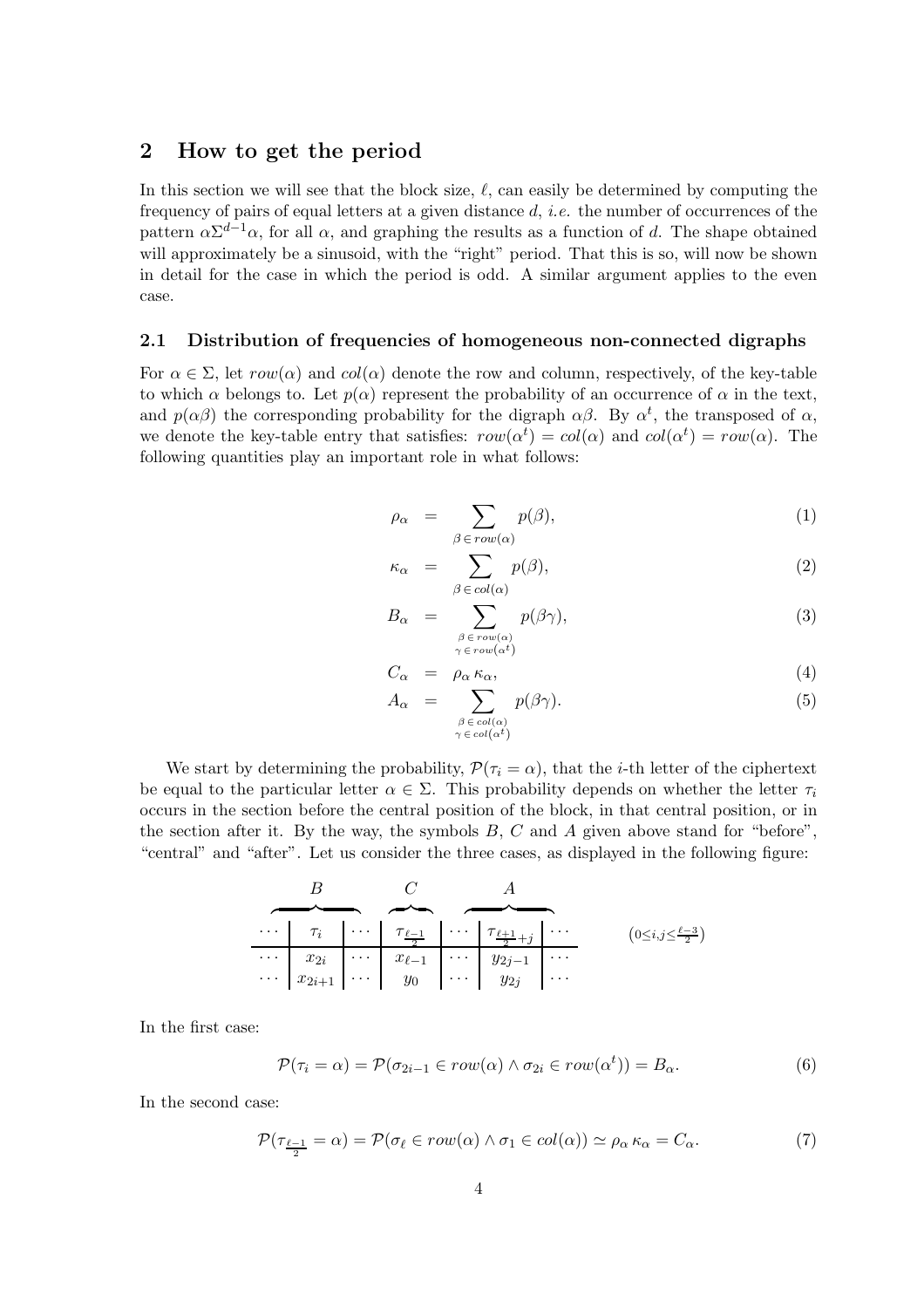Finally, in the last case:

$$
\mathcal{P}(\tau_{\frac{\ell+1}{2}+j}=\alpha)=\mathcal{P}(\sigma_{2j}\in col(\alpha^t)\wedge \sigma_{2j+1}\in col(\alpha))=A_{\alpha}.
$$
\n(8)

The probability,  $P_d$ , that two letters at distance d are the same can now be expressed in terms of the quantities  $B_{\alpha}$ ,  $C_{\alpha}$ ,  $A_{\alpha}$  as:

$$
\mathcal{P}_d = \sum_{\alpha} (B_{\alpha}^2 + A_{\alpha}^2) \cdot \mathcal{P}_d^{(HH)} + \sum_{\alpha} C_{\alpha}^2 \cdot \mathcal{P}_d^{(MM)} + \sum_{\alpha} C_{\alpha} (B_{\alpha} + A_{\alpha}) \cdot \mathcal{P}_d^{(HM)} + \sum_{\alpha} B_{\alpha} A_{\alpha} \cdot \mathcal{P}_d^{(HH')},
$$

where:

 $\mathcal{P}_d^{(HH)} = \mathcal{P}$  ("letters are both in the same "half" (B or A) of the blocks they belong to"),  $\mathcal{P}_d^{(MM)} \;\; = \;\; \mathcal{P}(\text{``both letters are in middle position of their block''}),$  $\mathcal{P}_d^{(HM)} = \mathcal{P}({}^{\omega}$  one letter is in the middle position of its block while the other is not"),  $\mathcal{P}_d^{(HH')}$  =  $\mathcal{P}(\text{``one of the letters is in the } B \text{ half and the other in the } A \text{ half''}).$ 

It is not too hard to see that these probabilities depend only on d modulo  $\ell$ , and that one has, for  $1 \leq d \leq \ell$ :

$$
\mathcal{P}_d^{(HH)} = \left| 1 - \frac{2d}{\ell} \right| - \frac{1}{\ell}
$$
\n
$$
\mathcal{P}_d^{(MM)} = \begin{cases}\n0 & , d < \ell \\
\frac{1}{\ell} & , d = \ell\n\end{cases}
$$
\n
$$
\mathcal{P}_d^{(HM)} = \begin{cases}\n\frac{2}{\ell} & , d < \ell \\
0 & , d = \ell\n\end{cases}
$$
\n
$$
\mathcal{P}_d^{(HH')} = \begin{cases}\n1 - \frac{1}{\ell} - |1 - \frac{2d}{\ell}| & , d < \ell \\
0 & , d = \ell.\n\end{cases}
$$

For example, the first equality may be established as follows. For an homogeneous non-connected digraph of distance  $d$ , let  $j$  be the position of its leftmost character in the ciphertext. We have to consider two separate cases:  $d \leq \frac{\ell-1}{2}$  $\frac{-1}{2}$  and  $d > \frac{\ell-1}{2}$ . In the first case, illustrated on the top of Figure 1, for the digraph to be entirely contained in a  $B$  or  $A$  "half" of a block, one must have

$$
\left(0\leq j<\frac{\ell-1}{2}\;\wedge\;j+d<\frac{\ell-1}{2}\right)\;\vee\;\left(\frac{\ell-1}{2}
$$

The number of  $j$  that satisfies the above conditions is

$$
\ell-2d-1.
$$

In the second case, illustrated on the bottom of Figure 1, one is lead to the conditions:

$$
\left(0\leq j<\frac{\ell-1}{2}\ \wedge\ l\leq j+d<\ell+\frac{\ell-1}{2}\right)\ \vee\ \left(\frac{\ell-1}{2}
$$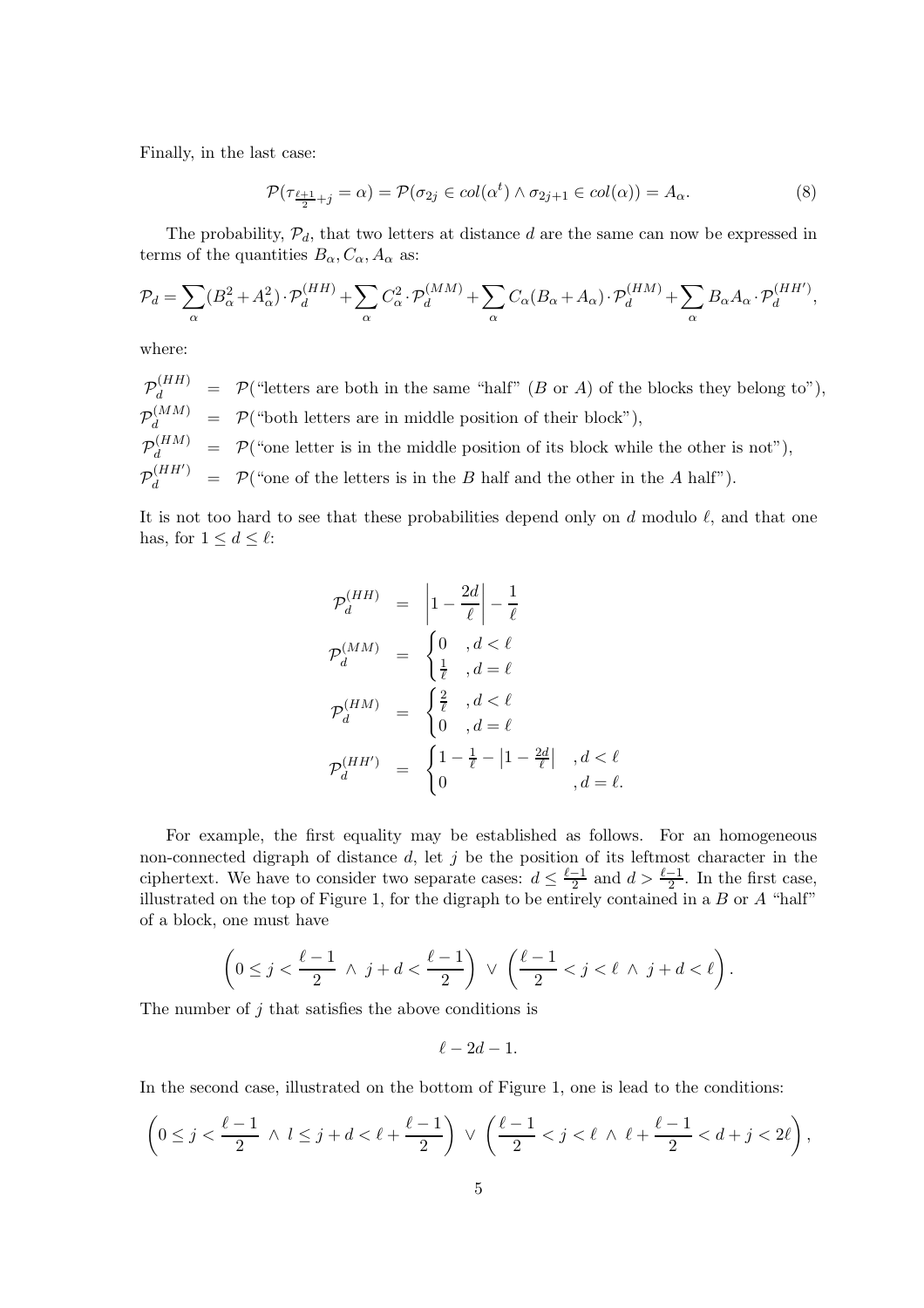

Figure 1: Illustration for  $(HH)$  case

and the number of  $j$  in this case is

$$
-\ell + 2d - 1.
$$

Hence the result above for  $\mathcal{P}_d^{(HH)}$  $d^{(HH)}$ .

Considering,

$$
r = \sum_{\alpha} (B_{\alpha}^{2} + A_{\alpha}^{2})
$$

$$
s = \sum_{\alpha} C_{\alpha}^{2}
$$

$$
u = \sum_{\alpha} C_{\alpha} (B_{\alpha} + A_{\alpha})
$$

$$
v = \sum_{\alpha} B_{\alpha} A_{\alpha},
$$

we get from the above that,

$$
\mathcal{P}_d = \begin{cases} r + \frac{1}{\ell}(2u - v - r) - \frac{2d}{\ell}(r - v) & , d \le \frac{\ell - 1}{2} \\ 2v - r + \frac{1}{\ell}(2u - v - r) + \frac{2d}{\ell}(r - v) & , \frac{\ell - 1}{2} < d < \ell \\ r + \frac{1}{\ell}(s - r) & , d = \ell. \end{cases}
$$
(9)

Notice that  $r - v = \sum$ α  $(B_{\alpha}^2 + A_{\alpha}^2 - B_{\alpha}A_{\alpha}) = \sum$ α  $((B_{\alpha} - \frac{1}{2}A_{\alpha})^2 + \frac{3}{4}A_{\alpha}^2) \ge 0$ , and that  $\mathcal{P}_i =$  $\mathcal{P}_{\ell-i}$  for  $i=1,2,\dots,\frac{\ell-1}{2}$ . So one concludes that:

$$
\mathcal{P}_1 \ge \mathcal{P}_2 \ge \dots \ge \mathcal{P}_{\frac{\ell-1}{2}} = \mathcal{P}_{\frac{\ell+1}{2}} \le \dots \le \mathcal{P}_{\ell-2} \le \mathcal{P}_{\ell-1} = \mathcal{P}_1. \tag{10}
$$

On the other hand,

$$
\ell(\mathcal{P}_{\ell} - \mathcal{P}_{1}) = (\ell f + (s - f)) - (\ell f + (2u - v - f) - 2(r - v))
$$
  
= 2r + s - 2u - v  
= 
$$
\sum_{\alpha} (2B_{\alpha}^{2} + 2A_{\alpha}^{2} + C_{\alpha}^{2} - 2C_{\alpha}B_{\alpha} - 2C_{\alpha}A_{\alpha} - B_{\alpha}A_{\alpha}).
$$

The quadratic form  $2x^2 + 2y^2 + z^2 - 2zx - 2zy - yx$  is not positive definite and thus can take on negative values. In fact, for some cryptograms we have observed a negative sum for the right hand side of the last equality. However looking at  $\mathcal{P}_{\ell} - \mathcal{P}_{2}$  one obtains a sum of quadratic expressions that are positive definite. Therefore  $P_{\ell} > P_2$ .

All this proves the following: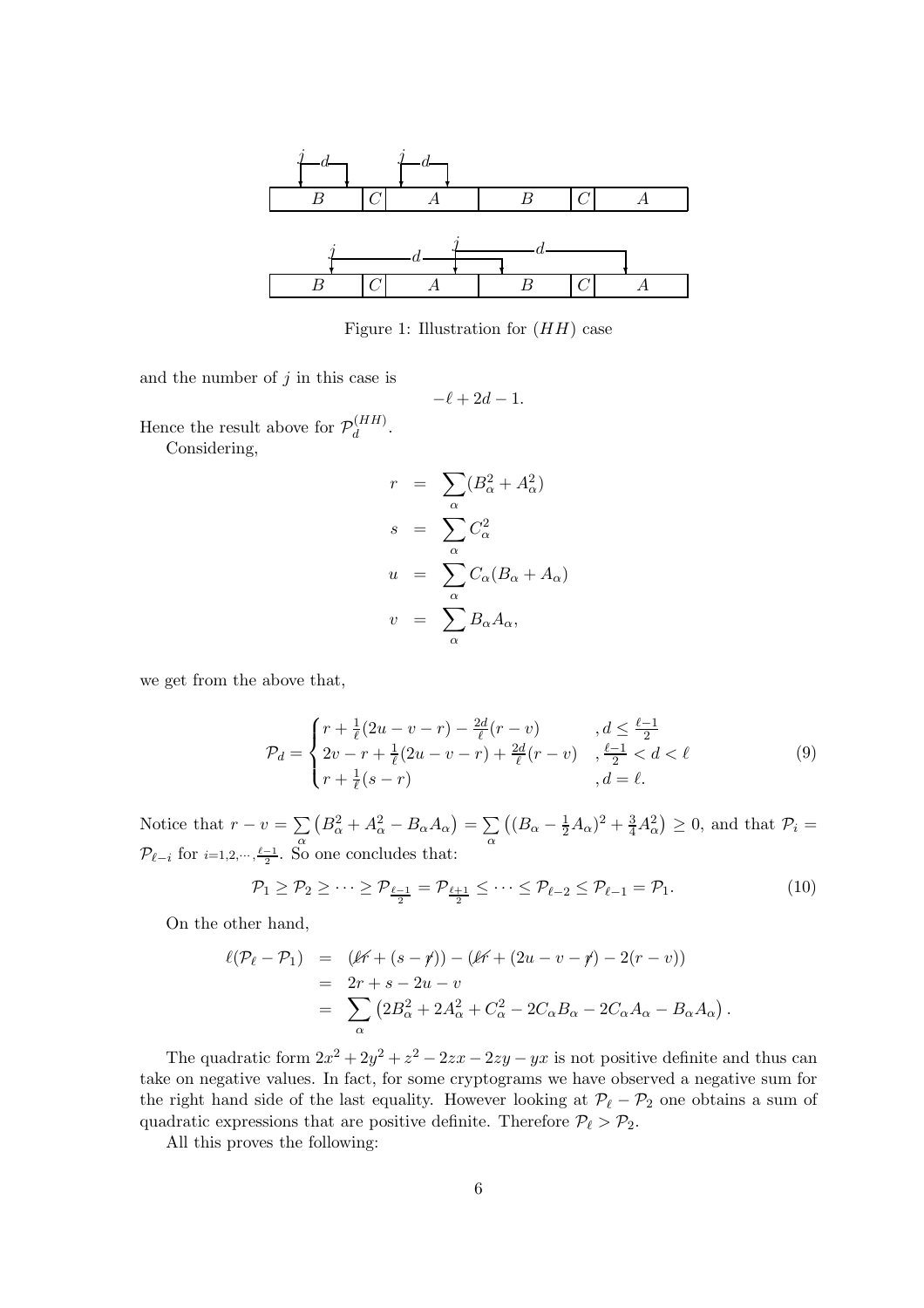### Theorem 1 The function

$$
f: d \longmapsto \mathcal{P}_d
$$

evaluated over a cryptogram obtained from a Bifid cipher of period  $\ell$  is approximately a periodic function with the same period.

This is well illustrated by the example in Figure 2.



Figure 2: Analysis for a cypher of period 9.

#### 2.2 Distribution of the standard deviation for non-connected digraphs

For some keys the graph of the distribution function  $f : d \mapsto \mathcal{P}_d$  is specially flat making the above method very hard to apply (see Figure 3). However, if we take the function  $f' : d \mapsto std_d$ , where  $std_d$  is the standard deviation of the frequencies of the non connected digraphs of distance  $d$ , its graph will reveal the half period as its maximum value (see Figures 4 and 5). Because pairs of letters, in the cryptogram, that are not at distances equal or around half of the period (respectively for the even and odd period cases, see figure 6) come from non contiguous letters in the text, this tends to flatten the original language statistical signature. But for those special distances, the digraph statistical peculiarities of the original language causes a slight increase of the standard deviation.



Figure 3: Example of a cryptogram that defeats method of Section 2.1 (period 8).



Figure 4: Example presented in Figure 3 defeated by method of Section 2.2.

## 3 How to find the key

All the previous known attacks on the Bifid cipher rely on the knowledge of some cribs (pieces of known plaintext). Because we intend to design a ciphertext-only attack, and although we use some results of Bowers [Bow60], we will essentially rely on the knowledge of statistical properties of the original language.

In the cryptanalysis of the Bifid cipher we used three different kinds of clues that are described below.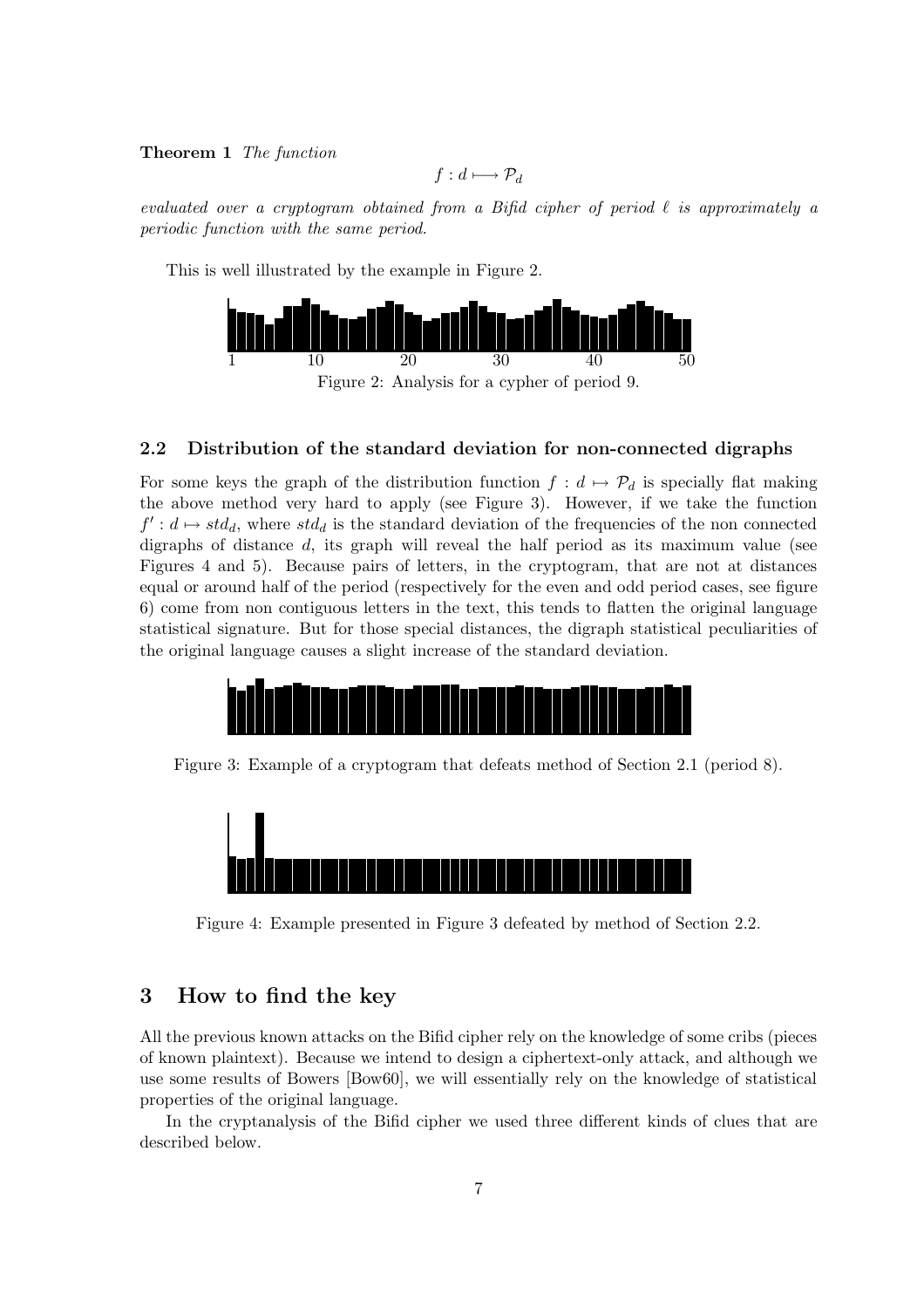

Figure 5: Standard deviation test for a cryptogram of period 7



Figure 6: Interference of coordinates for odd and even periods.

## 3.1 Row and column differential probabilities

Observe that:

$$
\sum_{\beta \in row(\alpha)} B_{\beta} = \sum_{\beta \in row(\alpha)} \sum_{\substack{\gamma \in row(\beta) \\ \delta \in row(\beta^t)}} p(\gamma \delta) = \sum_{\beta \in row(\alpha)} \sum_{\substack{\gamma \in row(\alpha) \\ \delta \in row(\beta^t)}} p(\gamma \delta)
$$
\n
$$
= \sum_{\gamma \in row(\alpha)} \sum_{\beta \in row(\alpha)} \sum_{\delta \in row(\beta^t)} p(\gamma \delta) = \sum_{\substack{\gamma \in row(\alpha) \\ \delta \in \Sigma}} p(\gamma \delta) = \sum_{\beta \in row(\alpha)} p(\beta).
$$

This, and entirely analogous observation for  $\sum$  $\beta \in col(\alpha)$  $A_{\beta}$ , leads to:

Theorem 2

$$
\sum_{\beta \in row(\alpha)} (B_{\beta} - p(\beta)) = 0,
$$
\n(11)

and

$$
\sum_{\beta \in col(\alpha)} (A_{\beta} - p(\beta)) = 0.
$$
\n(12)

Using the first of these equalities, that the sum of probability deviation of the entries of each row must be approximately zero, we can generate all the acceptable key-tables, although no information is available on the order of the entries in each row. To speed up this process, and to avoid the generation of each key table more than once, we direct the choice of the entries for each row by means of a sort of generalized Dirichlet principle: the value of a summand must be at least the value of the sum divided by the number of summands. To choose the first element of each row, we are free to choose one with maximal absolute deviation, from the set of the unused letters (after all, it has to belong to some row). The search for the other letters is narrowed by considering only the ones selected by the principle just stated. The equality (12) is used only at a latter stage of the algorithm.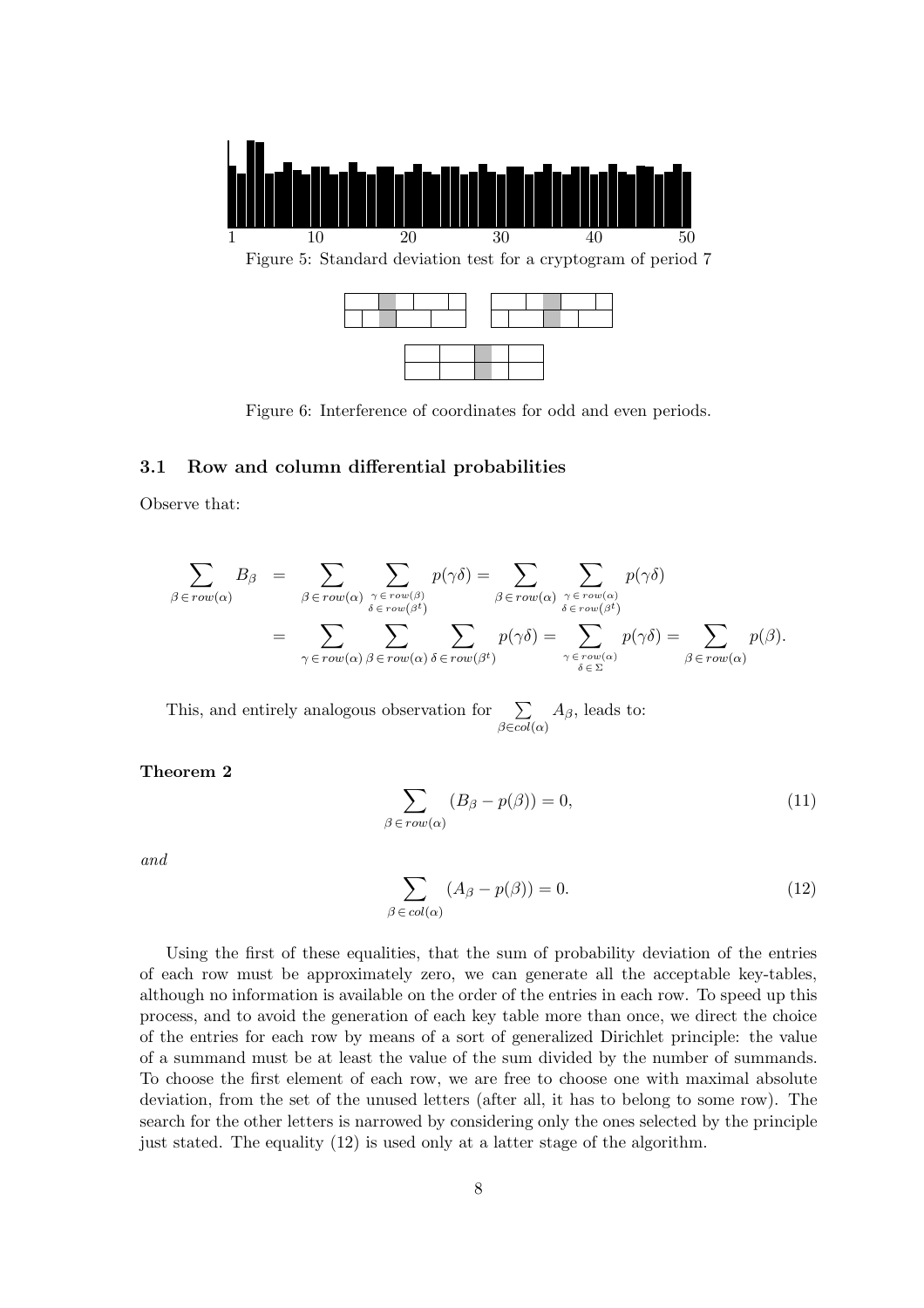#### 3.2 Clues on line and column membership

The following scheme, based on an observation that goes back at least to Bowers [Bow60],

|                                                                                                                                                                                                                                                                                                                                                                                  |  |  |  |  |  |  |  | $\cdots \mid \sigma_{2i-1} \mid \sigma_{2i} \mid \sigma_{2i+1} \mid \sigma_{2i+2} \mid \sigma_{2i+3} \mid \cdots$                                                                                                                                                                                                                                                                   |  |  |  |  |
|----------------------------------------------------------------------------------------------------------------------------------------------------------------------------------------------------------------------------------------------------------------------------------------------------------------------------------------------------------------------------------|--|--|--|--|--|--|--|-------------------------------------------------------------------------------------------------------------------------------------------------------------------------------------------------------------------------------------------------------------------------------------------------------------------------------------------------------------------------------------|--|--|--|--|
|                                                                                                                                                                                                                                                                                                                                                                                  |  |  |  |  |  |  |  | $\overline{\cdots}\,\, \overline{\begin{array}{c} x_{2i-1} \\ y_{2i-1} \end{array}\,\,} \overline{\begin{array}{c} x_{2i} \\ y_{2i} \end{array}\,\,} \,\, \overline{\begin{array}{c} x_{2i+1} \\ y_{2i+1} \end{array}\,\,} \,\, \overline{\begin{array}{c} x_{2i+2} \\ y_{2i+2} \end{array}\,\,} \,\, \overline{\begin{array}{c} x_{2i+3} \\ y_{2i+3} \end{array}\,\,} \,\, \cdots$ |  |  |  |  |
|                                                                                                                                                                                                                                                                                                                                                                                  |  |  |  |  |  |  |  |                                                                                                                                                                                                                                                                                                                                                                                     |  |  |  |  |
|                                                                                                                                                                                                                                                                                                                                                                                  |  |  |  |  |  |  |  |                                                                                                                                                                                                                                                                                                                                                                                     |  |  |  |  |
|                                                                                                                                                                                                                                                                                                                                                                                  |  |  |  |  |  |  |  |                                                                                                                                                                                                                                                                                                                                                                                     |  |  |  |  |
| $\begin{array}{c c c c c c c c c c c c} \cdots & \tau_i & \tau_{i+1} & \tau_{i+2} & \cdots & \tau_{\frac{\ell+1}{2}-i-1} & \tau_{\frac{\ell-1}{2}+i} & \tau_{\frac{\ell-1}{2}+i+1} & \cdots \ \cdots & x_{2i} & x_{2i+2} & x_{2i+4} & \cdots & * & y_{2i+1} & y_{2i+3} & \cdots \ \cdots & x_{2i+1} & x_{2i+3} & * & \cdots & y_{2i} & y_{2i+2} & y_{2i+4} & \cdots \end{array}$ |  |  |  |  |  |  |  |                                                                                                                                                                                                                                                                                                                                                                                     |  |  |  |  |
|                                                                                                                                                                                                                                                                                                                                                                                  |  |  |  |  |  |  |  |                                                                                                                                                                                                                                                                                                                                                                                     |  |  |  |  |
|                                                                                                                                                                                                                                                                                                                                                                                  |  |  |  |  |  |  |  |                                                                                                                                                                                                                                                                                                                                                                                     |  |  |  |  |
|                                                                                                                                                                                                                                                                                                                                                                                  |  |  |  |  |  |  |  |                                                                                                                                                                                                                                                                                                                                                                                     |  |  |  |  |

makes it clear that, for an odd period greater than 5, if a five-letter group appears repeated in the plaintext, in an odd position relative to the period, this will produce the appearance of the following repetition in the ciphertext: ABW?XCD and ABY?ZCD, where W and Y belong to the same line, while X and Z belong to the same column of the key table. This can be used to shorten the row generation phase described above, as well to validate its output. Information about row membership is used directly in the generation, while information on column membership can be used as a negative filter.

## 3.3 Clues on the diagonal and transposed pairs

In a ciphertext generated from a random text one should expect

$$
B_{\alpha} \simeq \rho_{\alpha}\rho_{\alpha^t}, \quad \forall \alpha \in \Sigma.
$$
 (13)

Therefore,  $\max\{B_\alpha : \alpha \in \Sigma\}$  should be attained at the letter in the diagonal on the line with maximum  $\rho$  value. Moreover, the values  $B_{\alpha}$  ( $\alpha \in \Sigma$ ) should be distributed in pairs, since  $B_{\alpha} \simeq \rho_{\alpha} \rho_{\alpha} \iota \simeq B_{\alpha} \iota$ . Actual experiments show that in a ciphertext generated from a real text, among the top five values of the sequence  $B_{\alpha}$  ( $\alpha \in \Sigma$ ) one tends to observe a letter of the diagonal, and a pair of transposed letters. Entirely similar remarks hold for the sequence  $A_{\alpha}$   $(\alpha \in \Sigma).$ 

In order to crack the Bifid, besides the composition of all rows and columns, one needs to know the diagonal composition. This determines, in conjunction with the period, the cipher. To obtain the diagonal member of a given row, the following observation can be used. From the ciphertext one readily obtains the value  $B_{\alpha}$  for all the row members. From the original language statistics, one computes the right hand member of (3) using the given row for both variables. This value identifies the letter  $\alpha$  in the row that has the right  $B_{\alpha}$  value and thus belongs to diagonal. After obtaining in this way a candidate for the key table, one can then use (3) once more to further verify its soundness. In the end, one tries to decrypt the cryptogram using the candidate key, and validates the resulting text running it through a Friedman test [Bau97, MvOV96].

## 4 The program

As referred before, this method was successfully implemented as a computer program. The program has approximately 60K characters of well commented Python [pyt], and can obtain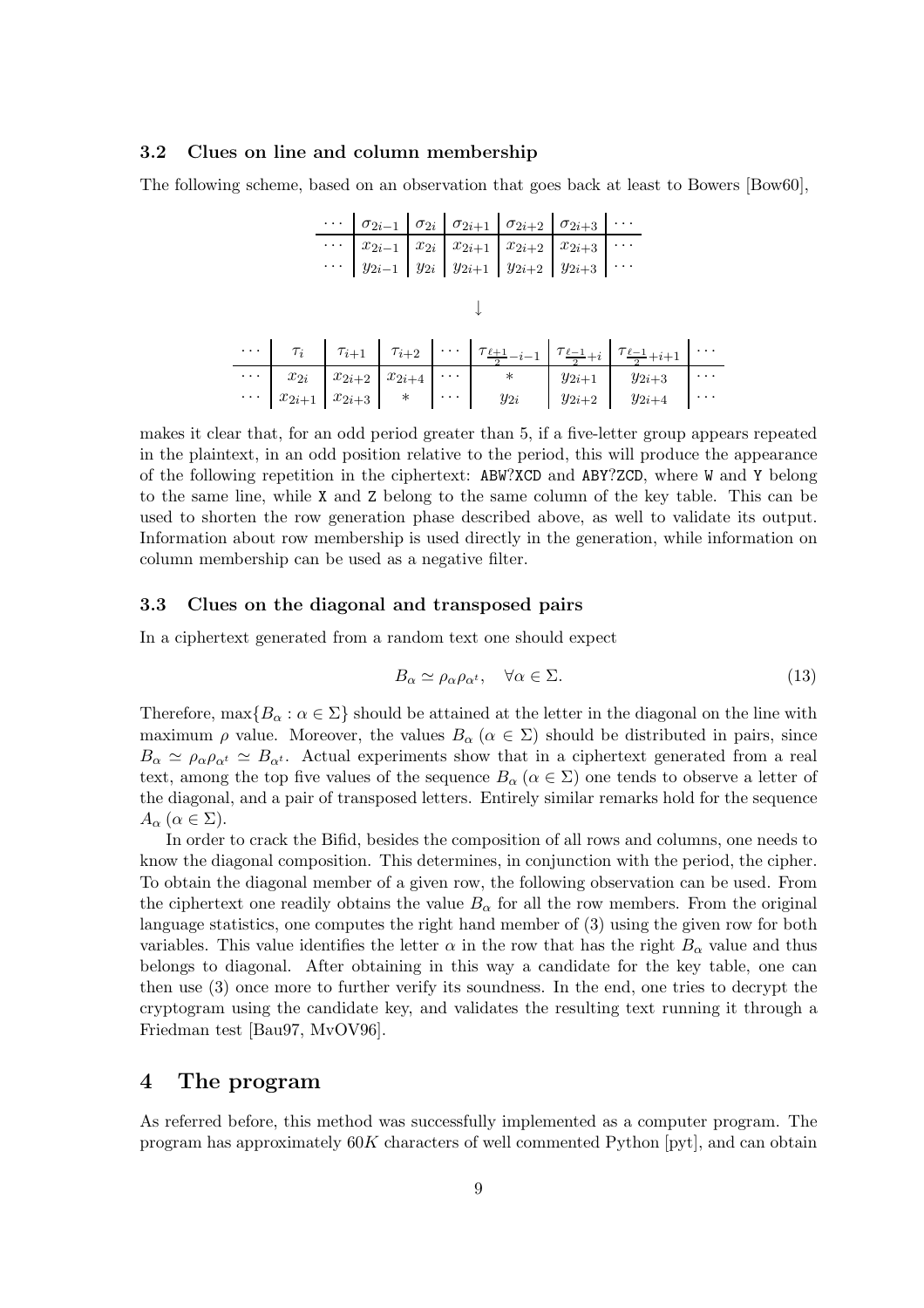a solution for a cryptogram in less than 20 seconds for the majority of the cases, although it can take a couple of hours for some others. Because most of the tests and properties in which this method relies upon are of statistical nature, some limits for error tolerance must be tuned and provided as parameters for the algorithm. The explanation of the structure of the program can be better understood with the help of scheme in Figure 7. Given a cryptogram



Figure 7: Scheme of the program structure

and the respective period, a first block,  $A$ , computes statistics for the frequencies of each character in positions in the cipher blocks corresponding to  $B$ ,  $C$  and  $A$  (see Figure 1. Because this only depends on the value of the period, and on the cryptogram itself, it is computed only once. Statistics for the original language of the text must be also present, both for monographs and digraphs occurrences.

The method described in Section 3.2 depends only on the data already computed in block A. A new block of program, B, uses this information to infer the largest possible number of pairs that must belong to the same row (or to the same column). But because some pattern repetitions can be caused by "noise" introduced by the cipher and not by pattern repetitions in the text, some of the pairs can be erroneous and the whole set of restrictions become unsound. The transitive closure of the constraint pairs is evaluated, and the largest sound set of restrictions is collected, disregarding all with less occurrences than the first that originates a contradiction. This method does not ensure that all the restrictions kept are valid, although no example of the contrary was found in the numerous test runs of the program. This module contributes heavily for the reduction of the search space in block C, but alone is not enough, not even close, to permit the rest of the search as a brute-force approach. It is easy to see that although 16 well chosen pairs determine the row composition, it is possible to have 41 pairs and still be impossible to infer such composition. Even with texts with more than 100K characters, for some keys, the number of pairs inferred do not exceed 5 (!!). Once again this shows that the method described in Section 3.2 is not capable of solving the problem by itself.

The next block of program, C, is responsible for the generation of the row composition, i.e. what elements are inscribed in each row regardless the order of the entries inside each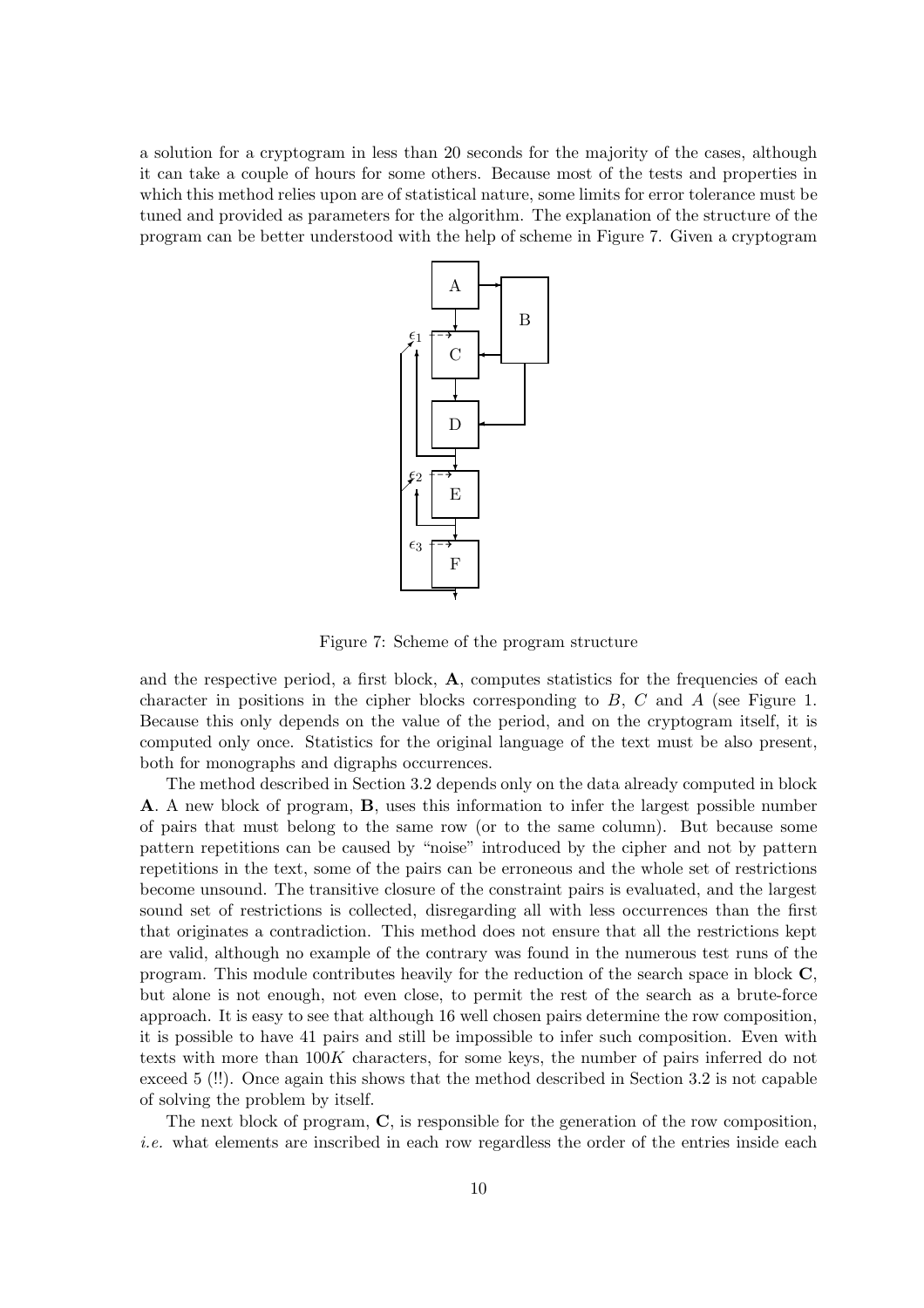row and the order of the rows. Using restrictions produced by the **B** block, the program tries to fill the rest of the table taking in consideration what was described in Section 3.1. The equality (11) must be considered as an approximation, because it is going to be evaluated using two different sets of data: the one pertaining to the plaintext (that we ignore) is substituted by the language statistics; the other can directly obtained from the ciphertext. To evaluate the validity of the approximation, an error tolerance value  $\epsilon_1$  is thus needed. It is not possible to establish the "right" value for  $\epsilon_1$  for all cryptograms. The same value can be too loose for one problem, thus giving place to a search space larger than what is feasible to visit, and too tight for another, leaving the search space empty, or even worst desert of valid solutions. The solution for this problem was to assume a rather conservative value for  $\epsilon_1$ , that normally originates a valid solution, but does not take too much time to compute, and in the eventuality of a set of solutions without any valid one, the process ins repeated with a larger value. Experience has shown that successive increments of 10% give good behaviour results. Each candidate solution is generated by a recursive call of the main method in this program block, and then goes through all the other stages of generation and validation of the other blocks. If in any stage a validation concludes that the key table (or some other preliminary structure) generated is not acceptable, the process stops for that instance, and backtracks to the last point where another choice is available. This use of recursion and depth-first search permits that the amount of memory wasted is relatively modest and do not constitute the bottleneck for the all process.

After row composition is established (in program block  $C$ ), it is time for finding the order inside each row, *i.e.* the columns composition. This is accomplished in block  $\mathbf{D}$ , using exactly the same method used in the previous block, and with the same value for error tolerance  $\epsilon_1$ . If no solutions are find, program backtracks to block **C** with a higher value for  $\epsilon_1$ .

As referred above, the key table is only completely determined after the composition of all rows and columns have been established, if it is possible to identify the elements of the diagonal. This is the role of block E. Using the observations made in Section 3.3 these letters are identified in each row, as being the ones that satisfy equation (13) for  $\alpha = \alpha^t$ . For the same reasons explained before, an error bound  $\epsilon_2$  is needed to evaluate acceptance. If no solution is provided by this block, the whole program returns to block  $C$ , relaxing  $\epsilon_2$ .

Finally, block F evaluates each key-table. Using the key table in question, a try is made to decrypt the cryptogram, and the Friedman test is used on the resulting text. All tests whose coefficient differs from the known Friedman coefficient for the original language less than an error  $\epsilon_3$  are printed in the output. The program does not try to adjust the value of this limit  $\epsilon_3$ . If some adjustment is necessary, it must be done "manually", and the whole process restarted. If no solutions are produced at the end of this block, the program returns to block C, alternating some relaxation on the limits  $\epsilon_1$  and  $\epsilon_2$ . The solutions that pass this final test, as well as some segment of the tentative decryption are printed in the output. At this moment, human text recognition is the ultimate test. Amazingly, it is not uncommon to get "wrong" translations of the cryptogram, that pass Friedman test with better results than the original text! If the human does not find a suitable key in the set proposed by the program, what we discovered that is quite uncommon, the whole process should be restarted with all error limits ( $\epsilon_1$ ,  $\epsilon_2$  and  $\epsilon_3$ ) increased.